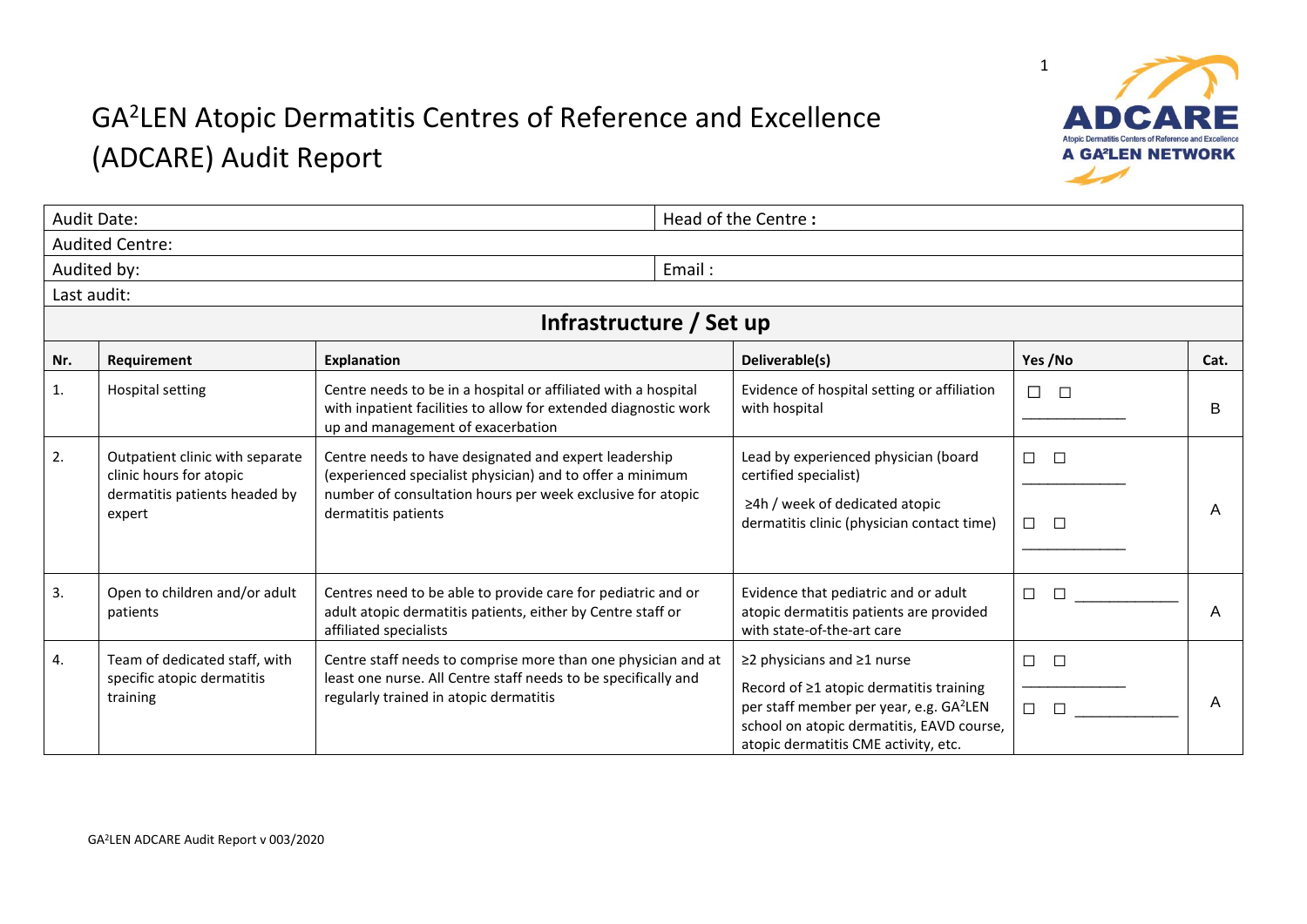

| 5.  | Multidisciplinary approach                                              | Centre needs to be able to interact with other specialties for<br>the management of comorbidities, the treatment of patients<br>with differential diagnoses, and to perform extended<br>diagnostics                           | Evidence of interaction with other<br>specialists                                                                                              | $\Box$<br>$\Box$                                                              | B              |
|-----|-------------------------------------------------------------------------|-------------------------------------------------------------------------------------------------------------------------------------------------------------------------------------------------------------------------------|------------------------------------------------------------------------------------------------------------------------------------------------|-------------------------------------------------------------------------------|----------------|
| 6.  | Accessibility and visibility                                            | Atopic dermatitis patients need to be able to find the Centre<br>via information on the web; Centre needs to have referral<br>network(s) of physicians; Centre needs to work with patient<br>association(s), where applicable | Centre clinic hours are posted on website<br>Evidence of local referral network<br>Evidence that patient organization<br>recommends the Centre | $\Box$ $\Box$<br>$\Box$<br>$\Box$                                             | B              |
| 7.  | <b>Communication skills</b>                                             | Centre staff needs to be able to communicate adequately with<br>atopic dermatitis patients in national language and in English                                                                                                | Proof of adequate communication skills<br>by interview with Centre staff                                                                       | $\Box$<br>$\Box$                                                              | B              |
| 8.  | Quality management                                                      | Centre needs to have Quality Management (QM) system in<br>place, need to have written protocols and standard operating<br>procedures (SOPs)                                                                                   | Evidence of presence of QM system<br>Proof of presence and use of SOPs/<br>protocols                                                           | □<br>$\Box$                                                                   | B              |
| 9.  | Structured documentation,<br>recording and archiving of<br>patient data | Centre needs to have in place and use a databank to record<br>patient data. Databank needs to allow retrieval of information<br>needed to address scientific questions                                                        | Patient databank<br>≥250 (alternatively >50 patients with<br>moderate/severe) atopic dermatitis<br>patients in databank/year                   | $\Box$<br>$\begin{array}{ccc}\n\Box & \Box & \Box & \Box & \Box\n\end{array}$ | $\overline{B}$ |
| 10. | Critical incidence reporting and<br>error management <sup>15</sup>      | Centre needs to have and make use of an incidence report<br>book documenting all critical incidents. Centres must analyze<br>all reported incidents and take and document appropriate<br>action                               | Evidence of presence and use of<br>incidence report book and follow up and<br>documentation of error reports by<br>appropriate action          | $\Box$ $\Box$                                                                 | B              |
| 11. | Assessment of patient<br>satisfaction and unmet needs                   | Centre needs to regularly assess how satisfied their patients<br>are with the work of the Centre and take appropriate action<br>based on the outcome                                                                          | Proof that ≥100 patients were asked<br>about their satisfaction in last 12 months<br>(preferably by questionnaire)                             | $\Box$                                                                        | B              |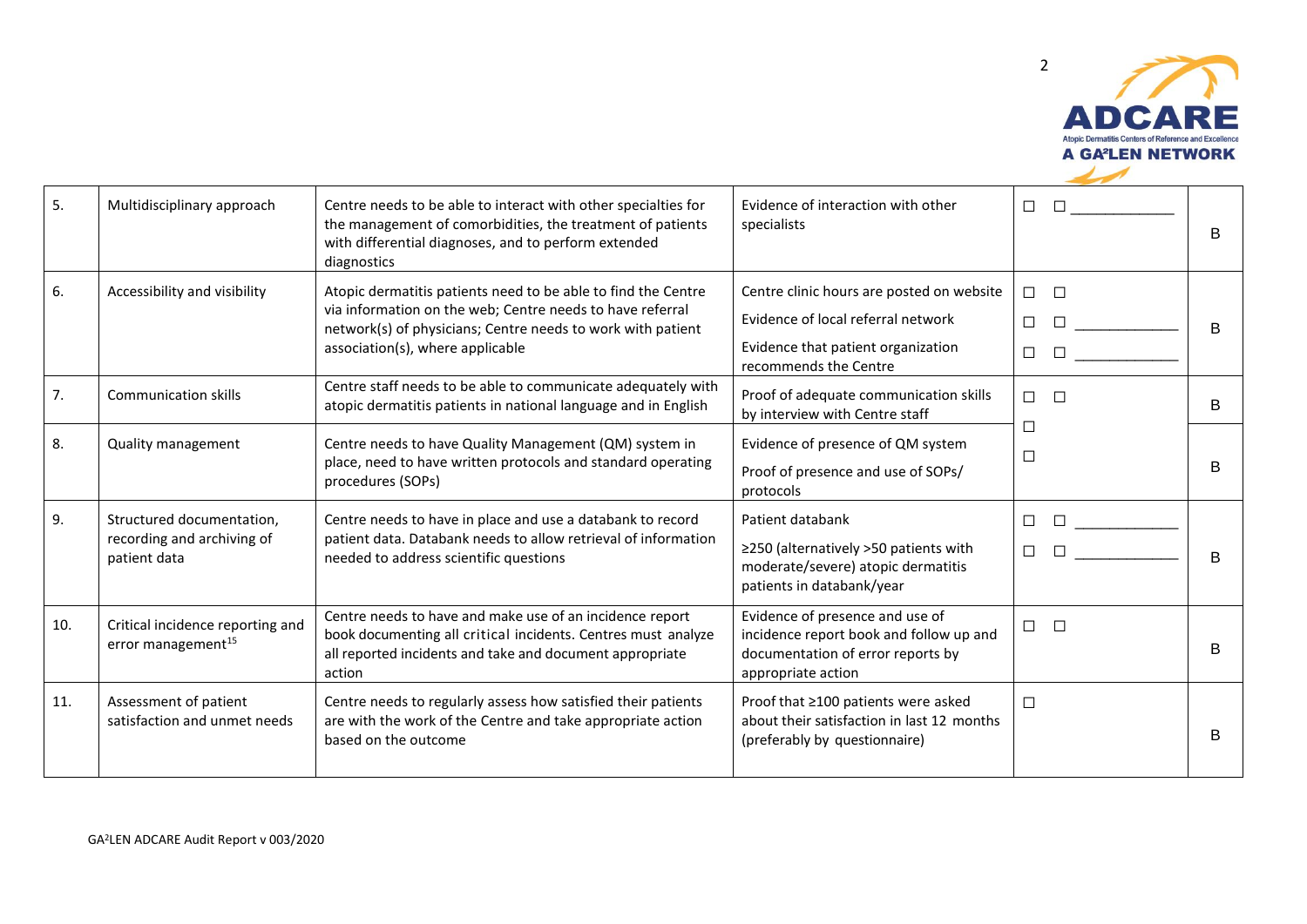

| 12. | In team communication                                                                                                    | Centre needs to have regular meetings of staff to discuss<br>projects and concepts. Decisions should be protocolled and<br>followed by action where applicable.                                                                                                                        | Evidence of regular team meetings, at<br>least once per month, on Centre logistics,<br>projects and concepts                 | П.<br>$\Box$ | B              |
|-----|--------------------------------------------------------------------------------------------------------------------------|----------------------------------------------------------------------------------------------------------------------------------------------------------------------------------------------------------------------------------------------------------------------------------------|------------------------------------------------------------------------------------------------------------------------------|--------------|----------------|
| 13. | Active recruitment of research<br>funding and support for<br>educational activities and<br>advocacy on atopic dermatitis | Centre needs to actively recruit extramural funding to support<br>research, educational activities and/or advocacy on atopic<br>dermatitis                                                                                                                                             | Documentation of efforts to recruit<br>funding (grant applications, donation<br>program)                                     | П<br>$\Box$  | B              |
| 14. | Support of the ADCARE<br>network                                                                                         | Training and activities in auditing and certifying GA <sup>2</sup> LEN<br>ADCAREs and interaction with other ADCARES                                                                                                                                                                   | Letter of intent to serve as a GA <sup>2</sup> LEN<br>ADCARE auditor and to contribute to<br>other ADCARE network activities | П            | $\overline{A}$ |
| 15. | "Never give up" attitude                                                                                                 | Staff needs to exhibit high motivation to help atopic dermatitis<br>patients and show understanding that they may be the last<br>resort of patients. Staff needs to convey to patients, that they<br>are in good care and that the Centre will help them, however<br>hard this may be. | Evidence of "never give up"-attitude by<br>staff interview                                                                   | П            |                |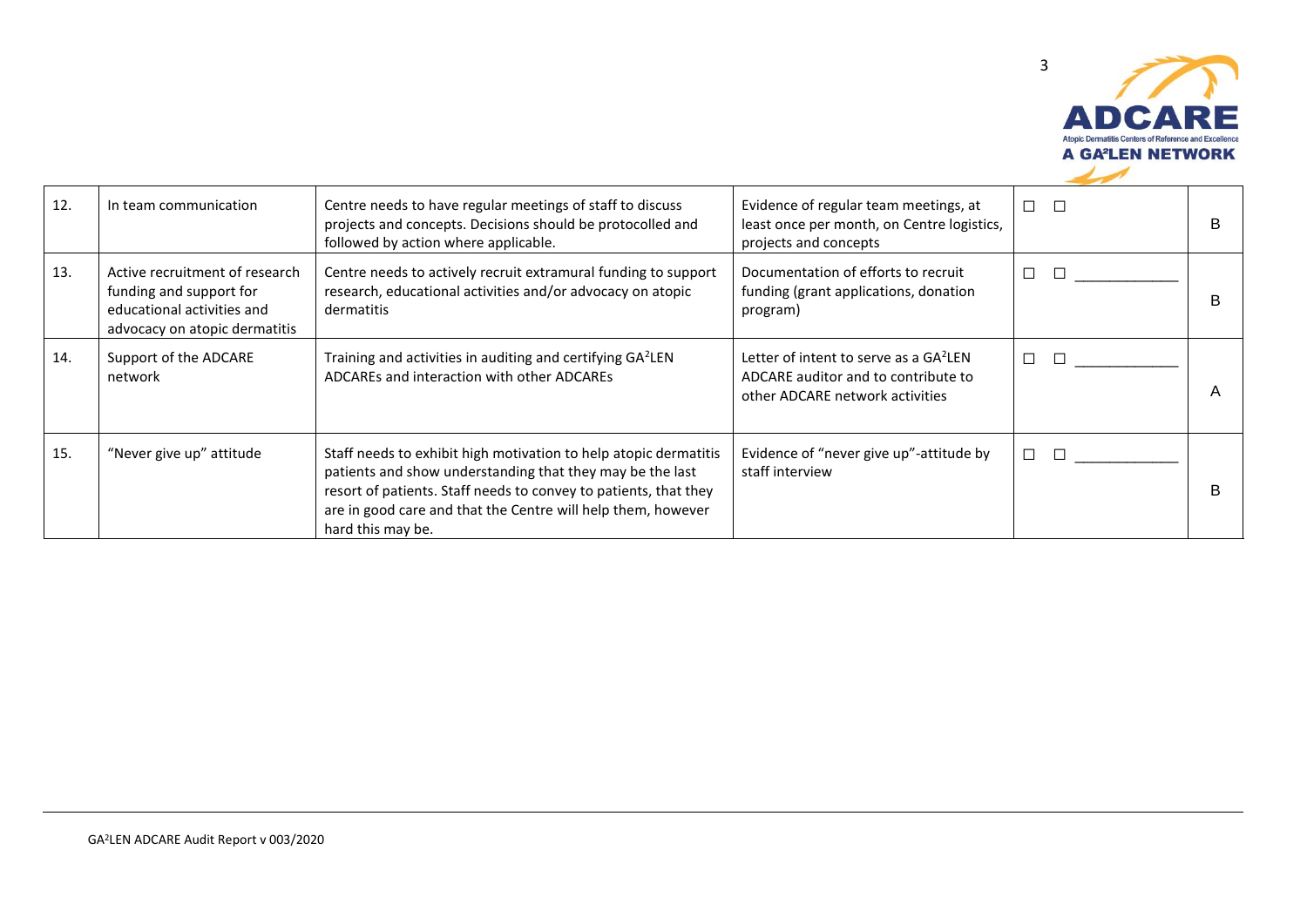

|     | <b>Management</b>                                                                                              |                                                                                                                                                                                                                    |                                                                                                                                                |                                                                                                                                                                                                                                                |      |  |  |
|-----|----------------------------------------------------------------------------------------------------------------|--------------------------------------------------------------------------------------------------------------------------------------------------------------------------------------------------------------------|------------------------------------------------------------------------------------------------------------------------------------------------|------------------------------------------------------------------------------------------------------------------------------------------------------------------------------------------------------------------------------------------------|------|--|--|
|     | Requirement                                                                                                    | <b>Explanation</b>                                                                                                                                                                                                 | Deliverable(s)                                                                                                                                 | Yes /No                                                                                                                                                                                                                                        | Cat. |  |  |
| 16. | Knowledge of and adherence<br>to the national and<br>international atopic dermatitis<br>guidelines. In case of | All Centre staff members need to know the current version of<br>the national and international guideline, if available. Centre<br>approach to atopic dermatitis needs to be based on guideline<br>recommendations. | At least one national or international<br>atopic dermatitis guideline in the most<br>recent version is present (paper /<br>electronic version) | $\Box$ and $\Box$ and $\Box$<br>$\Box$<br>□                                                                                                                                                                                                    |      |  |  |
|     | discrepancy preference for<br>local and most recent<br>guideline.                                              |                                                                                                                                                                                                                    | Centre staff can answer questions on the<br>atopic dermatitis guideline<br>recommendations                                                     | $\Box$<br><b>Experience</b>                                                                                                                                                                                                                    |      |  |  |
|     |                                                                                                                |                                                                                                                                                                                                                    | Centre physicians can show, by use of a<br>patient file, that management decision<br>are in accordance with guideline<br>recommendations       |                                                                                                                                                                                                                                                |      |  |  |
| 17. | Knowledge and use of current<br>nomenclature and classification<br>of atopic dermatitis                        | Centre staff needs to know and use the current atopic<br>dermatitis classification and nomenclature                                                                                                                | Evidence that staff uses current atopic<br>dermatitis nomenclature and<br>classification, e.g. by interview and/or<br>patient file review      | $\Box$ $\Box$<br>$\Box$                                                                                                                                                                                                                        | A    |  |  |
| 18. | Knowledge and use of guided<br>history taking/anamnesis                                                        | Structured history taking by Centre physicians is essential and a<br>checklist can facilitate this                                                                                                                 | Checklist for history taking needs to be<br>present and used as evidenced by<br>interview or atopic dermatitis patient file<br>review          | <b>In the contract of the contract of the contract of the contract of the contract of the contract of the contract of the contract of the contract of the contract of the contract of the contract of the contract of the contra</b><br>$\Box$ | A    |  |  |
| 19. | Knowledge of differential<br>diagnostic                                                                        | Centre physicians need to be aware of the differential<br>diagnoses of atopic dermatitis and know how not to miss<br>them.                                                                                         | Differential diagnostic knowledge needs<br>to be present and used as evidenced by<br>interview or atopic dermatitis patient file<br>review     | $\Box$ and $\Box$ and $\Box$<br>$\Box$                                                                                                                                                                                                         | A    |  |  |
| 20. | Standardized assessments and<br>monitoring of disease activity,<br>impact and control of disease               | The use of instruments for assessing disease activity, impact<br>and control allows for standardized measurements and<br>monitoring of patients can help to optimize atopic dermatitis<br>management.              | EASI <sup>1,</sup> , SCORAD <sup>2</sup> , IGA/PGA <sup>3</sup> , DLQI <sup>4</sup> , need<br>to be present and used if needed                 | <b>Experience</b><br>$\Box$<br>П<br>$\Box$                                                                                                                                                                                                     | A    |  |  |

GA<sup>2</sup>LEN ADCARE Audit Report v 003/2020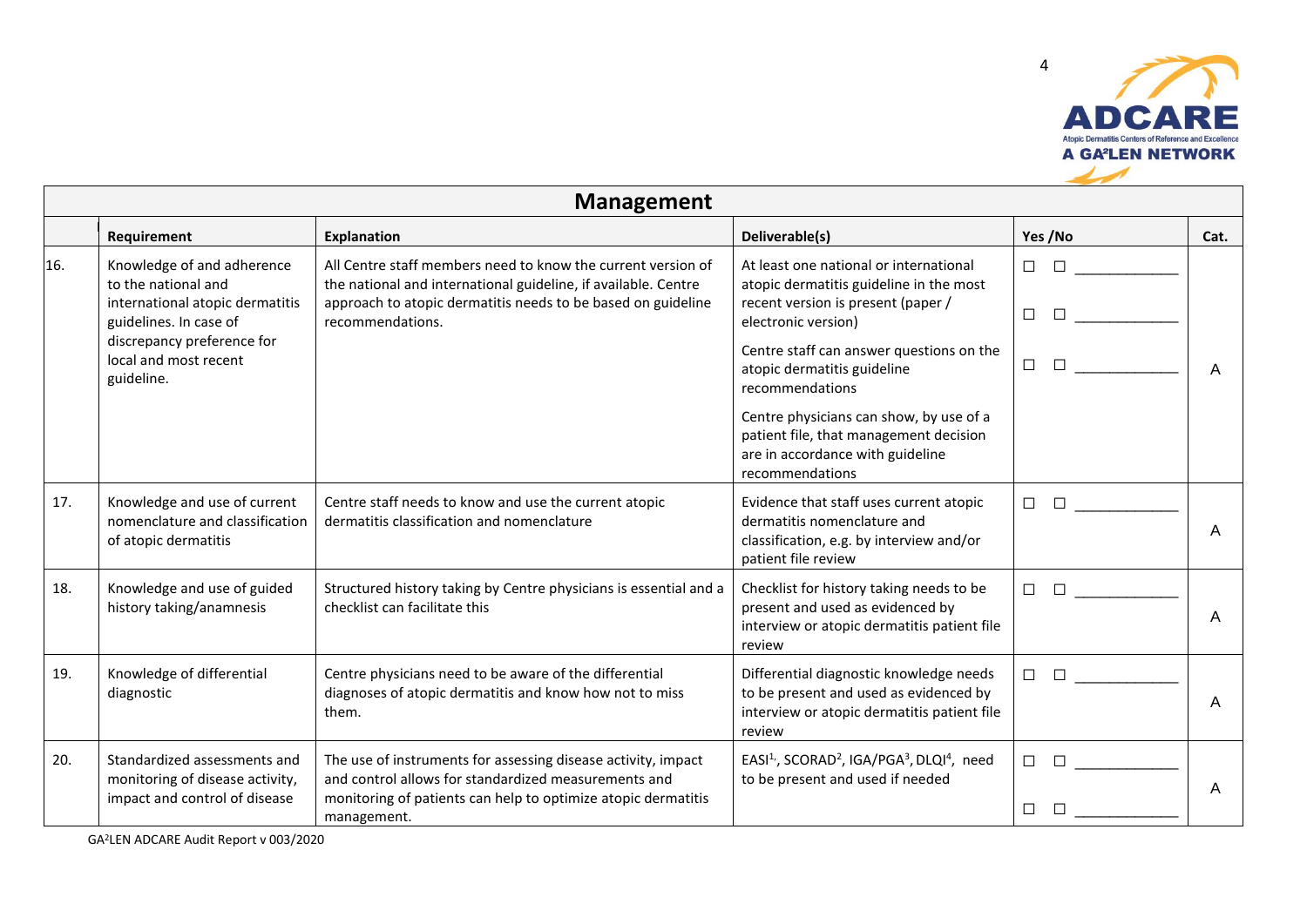

| 21. | Identification of comorbidities<br>and underlying causes | Centre needs to have access to and use measures to identify<br>comorbidities and causes of atopic dermatitis, for example<br>sensitizations, infections, etc. including biopsies                                            | Evidence that diagnostic measures for<br>atopic dermatitis comorbidities and<br>underlying causes are used, e.g. skin prick<br>test, prick-prick test, serum specific IgE,<br>atopy patch test, standardized food<br>challenge test and patch testing for<br>concomitant contact dermatitis | □                | A |
|-----|----------------------------------------------------------|-----------------------------------------------------------------------------------------------------------------------------------------------------------------------------------------------------------------------------|---------------------------------------------------------------------------------------------------------------------------------------------------------------------------------------------------------------------------------------------------------------------------------------------|------------------|---|
| 22. | Knowledge and use of<br>preventive approaches            | Centre physicians need to know and educate patients and<br>caregivers in the use of prevention strategies, e.g., skin care,<br>and in certain patient's air and food allergen avoidance,<br>encasing, psychological therapy | Evidence that Centre physicians are<br>familiar with the use of preventive<br>strategies                                                                                                                                                                                                    | $\Box$<br>$\Box$ | A |
| 23. | Knowledge and use of<br>therapeutic algorithm            | Centre physicians need to know and use therapeutic guideline<br>algorithms including systemic therapy for pediatric and adult<br>patients                                                                                   | Evidence that staff uses current<br>therapeutic algorithms for the treatment<br>of chronic atopic dermatitis patients, e.g.,<br>by interview and/or patient file review                                                                                                                     | $\Box$<br>П      | A |
| 24. | Counseling                                               | Counseling of patients and their families, for example on skin<br>care, triggers of exacerbation, stress, daily life issues can help<br>to optimize atopic dermatitis management                                            | Evidence that atopic dermatitis patients<br>receive counseling, e.g., by interview<br>and/or patient file review                                                                                                                                                                            | $\Box$<br>П      | A |

|     | Research               |                                                                                                                                                                                                                                                                                        |                                                                                             |         |      |  |  |
|-----|------------------------|----------------------------------------------------------------------------------------------------------------------------------------------------------------------------------------------------------------------------------------------------------------------------------------|---------------------------------------------------------------------------------------------|---------|------|--|--|
|     | Requirement            | Explanation                                                                                                                                                                                                                                                                            | Deliverable(s)                                                                              | Yes /No | Cat. |  |  |
| 25. | Scientific orientation | Centre staff needs to be up to date with the literature on<br>atopic dermatitis, especially on pathogenesis, for example by<br>participation in journal club, attending annual meetings of<br>scientific societies, membership in research societies, for<br>example ESDR, EAACI, EADV | Evidence of knowledge of the current<br>atopic dermatitis literature, e.g., by<br>interview | $\Box$  |      |  |  |
| 26. | Scientific activity    | Research activities in basic science, clinical science,<br>translational science, epidemiology, and/or public health                                                                                                                                                                   | Evidence of scientific activities and<br>projects on atopic dermatitis                      |         |      |  |  |

GA<sup>2</sup>LEN ADCARE Audit Report v 003/2020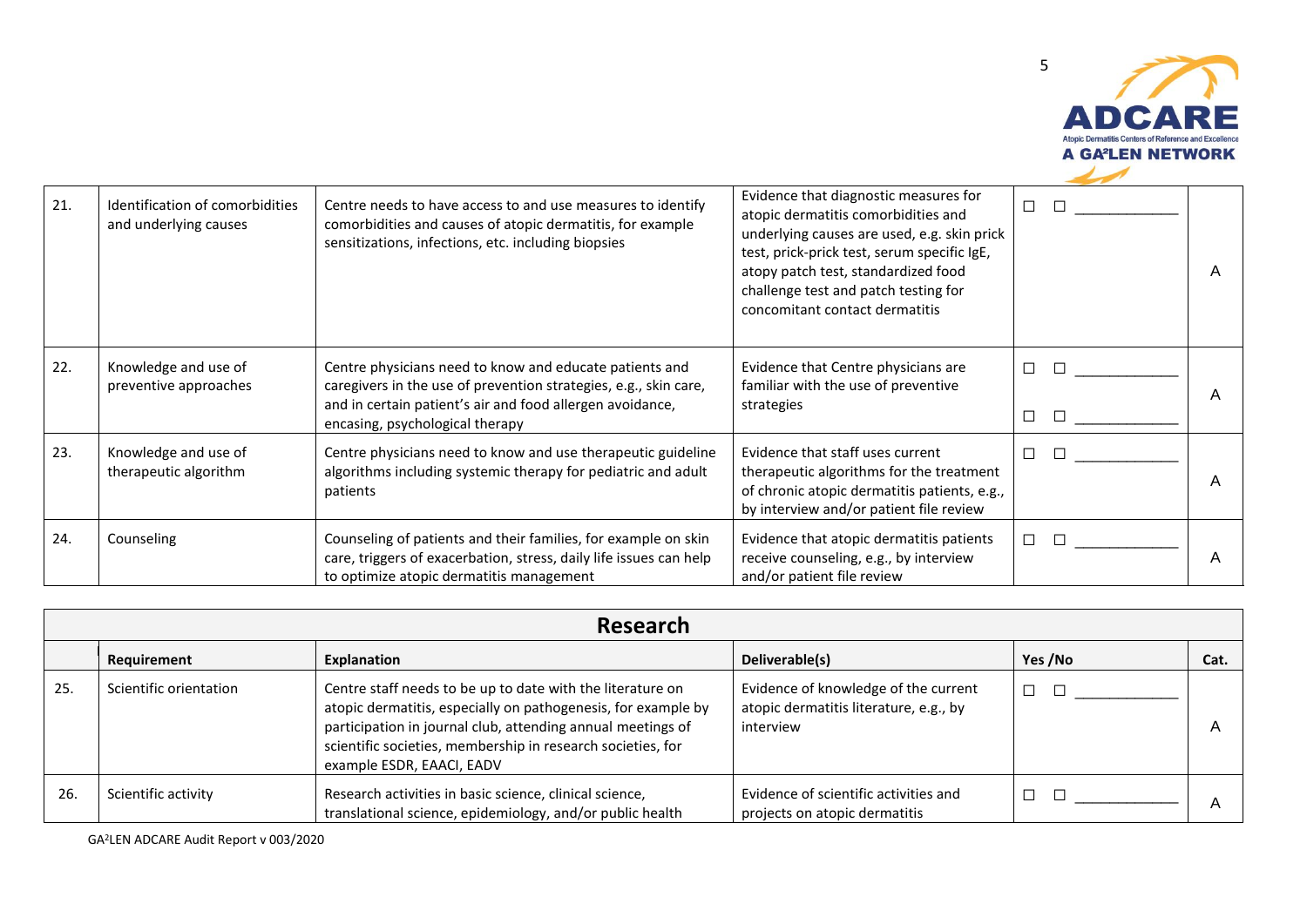

| 27. | Scientific productivity   | Centre needs to show that its research activities result in<br>publications and other scientific output                                                       | One peer reviewed paper on atopic<br>dermatitis every 3 years                                                               | $\Box$        |  |
|-----|---------------------------|---------------------------------------------------------------------------------------------------------------------------------------------------------------|-----------------------------------------------------------------------------------------------------------------------------|---------------|--|
| 28. | Clinical trials           | Centre needs to participate in clinical trials, pharma- or<br>investigator-initiated; diagnostic or therapeutic trials                                        | One trial in atopic dermatitis every<br>second year                                                                         |               |  |
| 29. | Participation in registry | Registries can help to better understand atopic dermatitis.<br>Centre needs to participate in international, national, and/or<br>regional registry activities | Evidence that Centre contributes to a<br>atopic dermatitis registry or willingness<br>to participate in upcoming registries | $\Box$ $\Box$ |  |

|     | <b>Education</b>              |                                                                                                                                                                                                                                                  |                                                                                                                                        |         |      |  |  |
|-----|-------------------------------|--------------------------------------------------------------------------------------------------------------------------------------------------------------------------------------------------------------------------------------------------|----------------------------------------------------------------------------------------------------------------------------------------|---------|------|--|--|
|     | Requirement                   | <b>Explanation</b>                                                                                                                                                                                                                               | Deliverable(s)                                                                                                                         | Yes /No | Cat. |  |  |
| 30. | <b>Educational activities</b> | Centre needs to contribute to the education of other<br>specialists, e.g. dermatologists and allergists non-specialists<br>such as general practitioners and family physicians, medical<br>students, residents, patients, and the general public | Evidence of 1 educational activity on<br>atopic dermatitis per year for physicians<br>and 1 per year for patients and/or<br>caregivers |         |      |  |  |

|     | <b>Advocacy</b>                                            |                                                                                                                 |                                                                              |         |      |  |  |
|-----|------------------------------------------------------------|-----------------------------------------------------------------------------------------------------------------|------------------------------------------------------------------------------|---------|------|--|--|
|     | Requirement                                                | Explanation                                                                                                     | Deliverable(s)                                                               | Yes /No | Cat. |  |  |
| 31. | Increase awareness of atopic<br>dermatitis                 | Centre needs to increase awareness and knowledge of atopic<br>dermatitis                                        | Evidence of 1 advocacy / awareness<br>activity on atopic dermatitis per year | $\Box$  |      |  |  |
| 32. | Interaction with and support of<br>patient organization(s) | Patient organizations can help to improve the management of<br>atopic dermatitis and atopic dermatitis patients | Evidence of interaction with atopic<br>dermatitis patient organization       |         |      |  |  |